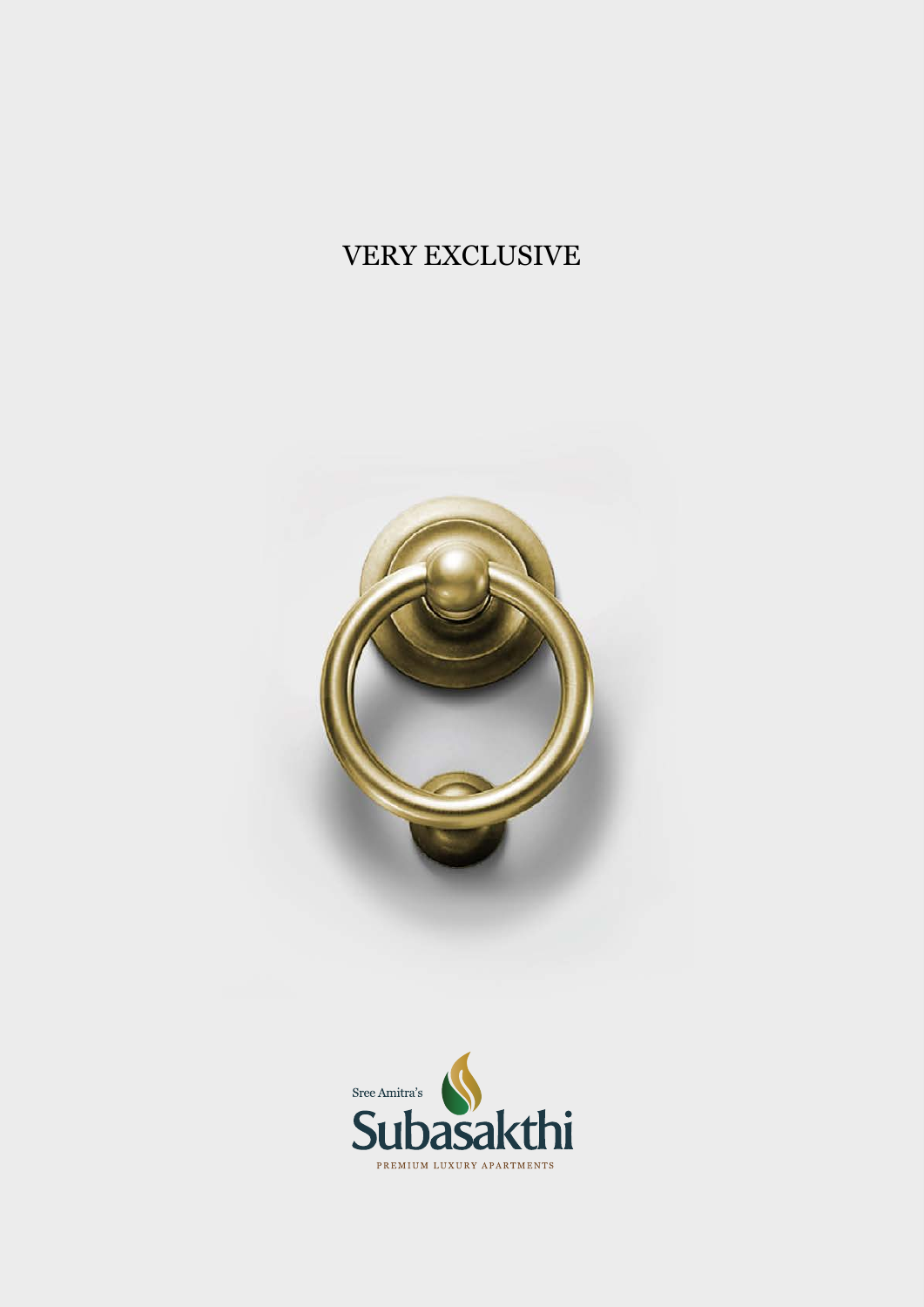

 $\circ$ 

 $\sim$ 

Everything about Subasakthi spells exclusivity. Located right in the heart of the city, this apartment complex is a class apart. For one, there are only eight apartments, each one designed to give you comfort, peace and privacy. There is a sense of spaciousness with the easy flow of light and air facilitated by the thoughtful design parameters. The facilities are top notch and are in keeping with your lifestyle. You also get to enjoy the benefit of the location with some of the finest shopping malls, entertainment centers and eateries in the immediate vicinity, apart from educational institutions, hospitals etc., So if you are looking for a home that is as exclusive as you, look no further.

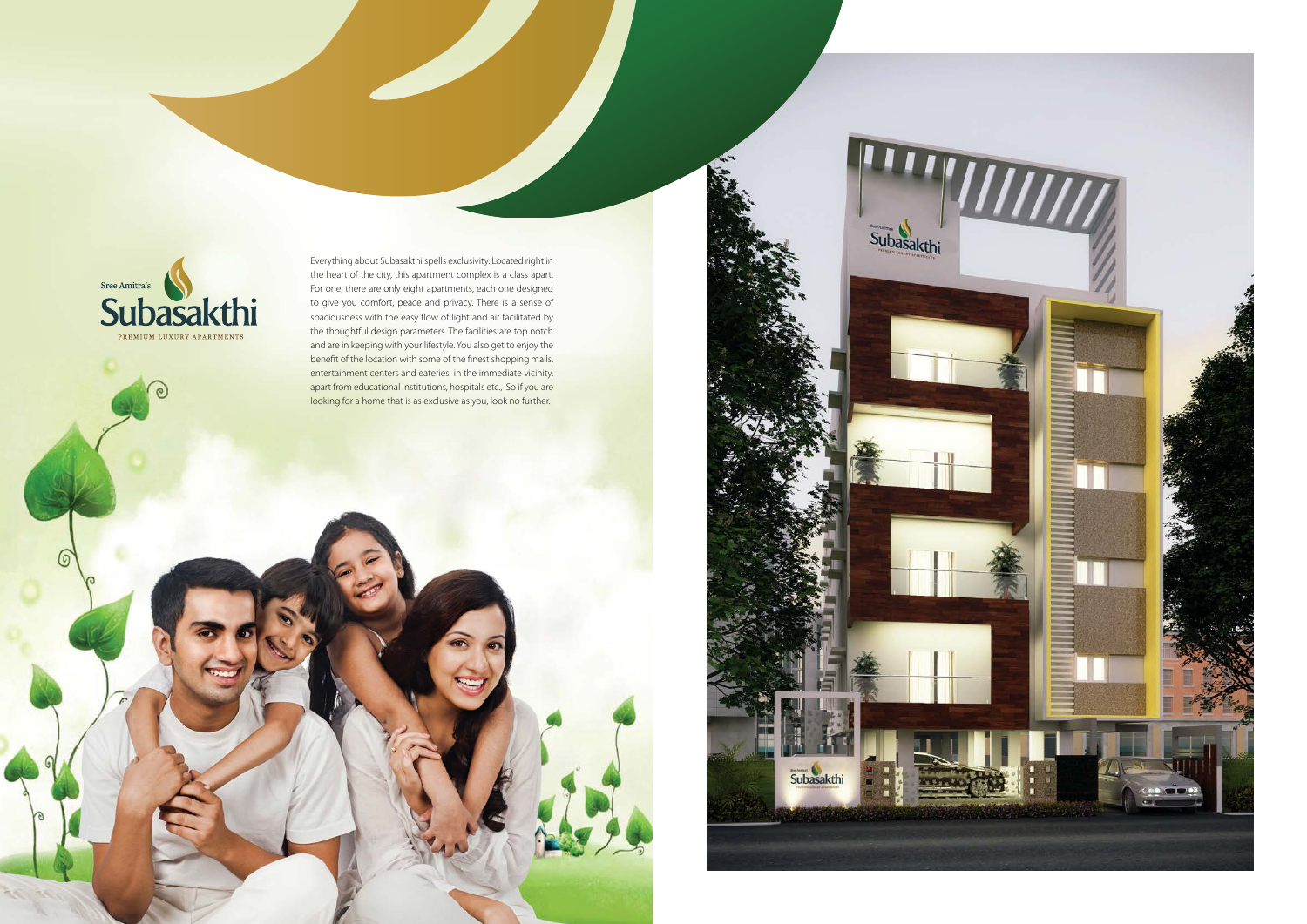

## Car parking

FLOORING : Vitrified tiles - all flooring, Wooden flooring in one master bedroom EXTERIOR WALLS : 9" thickness and inner partition walls 4.5"thickness WALL FINISH : Interior walls surface smooth wall putty, primer and two coats of painting

ENTRANCE DOOR : Melamine polished quality designer teak wood frame with paneled teak finished door

WINDOWS : UPVC with MS safety grills



BATHROOM : White European closet along with 18 inch wash basin. Designer tiles dadooing up to 10' height, sanitary fittings and flow including diverter KITCHEN : Polished granite slab for kitchen counter top with stainless steel sink. Wall above the counter will be tiled with designer glazed wall tiles up to 10' height ELECTRICAL : Three phase power supply with DB/MCB. Concealed wiring and modular switches

- AC Power point provision for all Bedrooms
- **Provision for TV and telephone Points**
- R.O treated water
- **Aqua guard point in kitchen**
- **Siruvani Drinking and bore well water supply**
- 
- 
- 
- 
- 





## Specification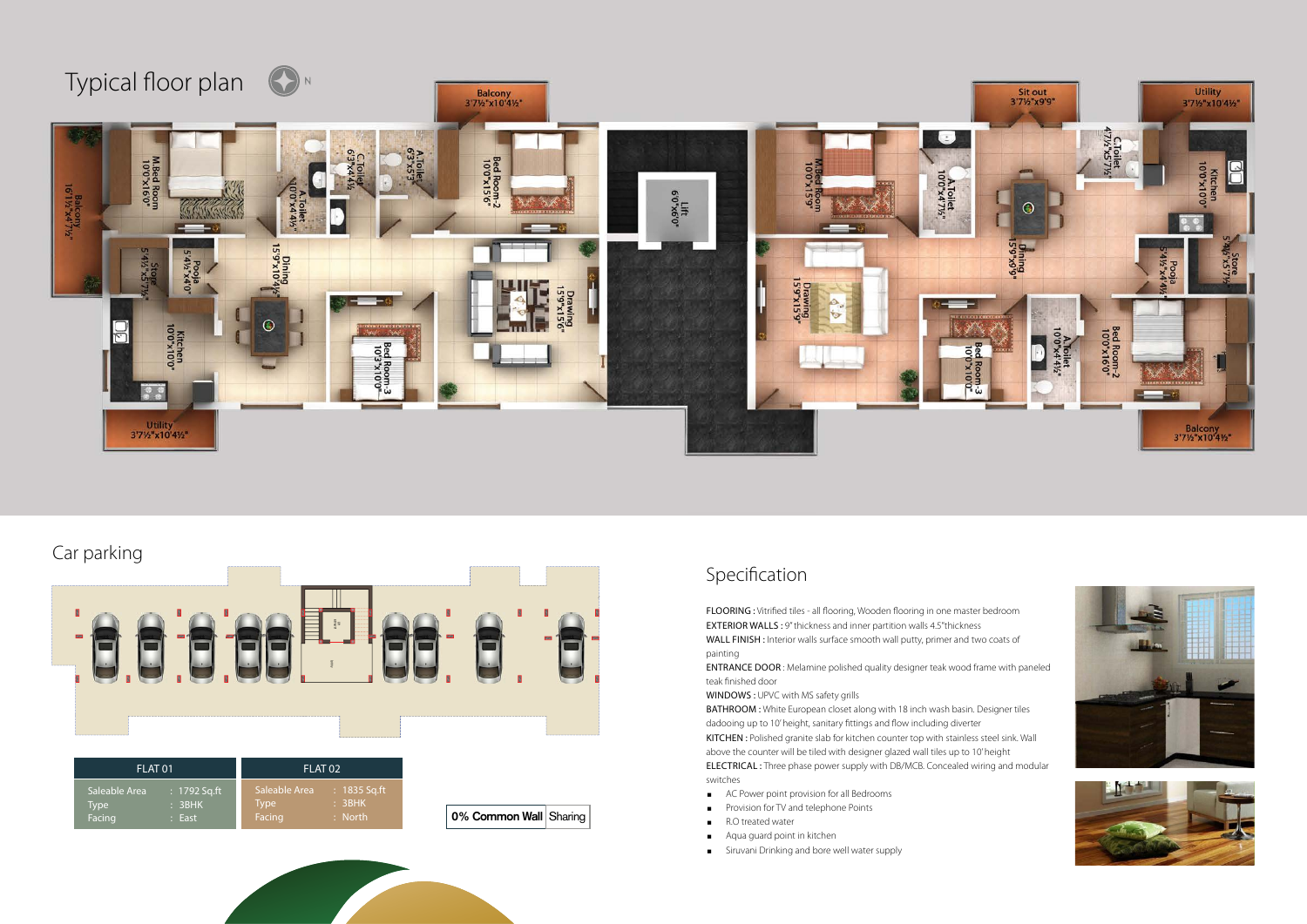**The Eye Foundation**









The gold mark in quality construction

Our construction parameters are of the finest standards and we follow rigid quality standards right from the sourcing of materials, construction, design and fittings. So when you move into one of our homes, you can rest assured that the quality standards are truly outstanding.



- 24 x 7 Security
- DG Power Backup for Common area
- Covered Car Parking
- R.O Plant
- Multi purpose Hall<sup>\*</sup>

**Vastu Compliant** Intercom facility

**E** Lift with Power Backup



| Saibaba Temple<br>Œ                                                                        | 回<br>$\bullet$<br>Central<br>Kanakadhara<br>theatre<br><b>Sugar Stall</b> | <b>Coimbatore North Jn</b><br>Subasakthi                                                                                                                                  | $\boldsymbol{0}$<br><b>Konganad Hospital</b><br><b>Corss Cut Road</b>                                                                              | Location map                                                                                         |
|--------------------------------------------------------------------------------------------|---------------------------------------------------------------------------|---------------------------------------------------------------------------------------------------------------------------------------------------------------------------|----------------------------------------------------------------------------------------------------------------------------------------------------|------------------------------------------------------------------------------------------------------|
| The Eye Foundation<br>$\boldsymbol{0}$<br>KFC (<br>are.<br>Pizza Hut<br><b>Gandhi Park</b> | Cafe Coffee<br>Day<br>$\bullet$<br>That's y<br>North coimbatore Road      | Sankara Eye<br>Hospital<br>$\mathbf{D}$<br><b>Brookefields Mall</b><br>O. friskland Road<br>Coimbatore<br>Spinning mill<br><b>Coimbatore Corporation</b><br>Flower Market | <b>Variety Hall Rd</b><br><b>Coimbatore</b><br><b>Junction</b><br>O<br><b>Coimbatore Railway</b><br><b>Police Sation</b><br><b>Carnatic Cinema</b> | <b>Nehru Stadium</b><br>Avinashi Road<br><b>Coimbatore</b><br><b>Medical college Hospital</b><br>[H] |
|                                                                                            | Gandhipuram Bus Stand - 1.5 kms<br>Railway Station - 2.5 kms              |                                                                                                                                                                           |                                                                                                                                                    |                                                                                                      |

|                        | :10%   |
|------------------------|--------|
| of Booking             | :40%   |
| or Roof Slab           | :10%   |
| <b>Floor Roof Slab</b> | :10%   |
| loor Roof Slab         | :10%   |
| <b>Floor Roof Slab</b> | :10%   |
| ork                    | $:5\%$ |
|                        | $:5\%$ |



# Payment mode



#### 2. 30 Days from the date 3. Completion of first Flo 4. Completion of Second 5. Completion of Third F

1. Booking Advance

Subasakthi is strategically located in a cul-de-sac, very close to the busy Brooks fields mall. Accessibility to entertainment centers, hospitals, railway station etc., are the most attractive features of this project.



Maruthamalai Temple - 10 kms Bharathiyar University - 07 kms

- 6. Completion of Fourth
- **Completion of Tiles W**
- 8. Handing Over
- Note This is not a legal document. This is purely an initial informative brochure. The Co is yet to finalize the Plans / Elevations / Specifications / Amenities etc. The Co reserves the right to change / alter / delete / a



### Amenities